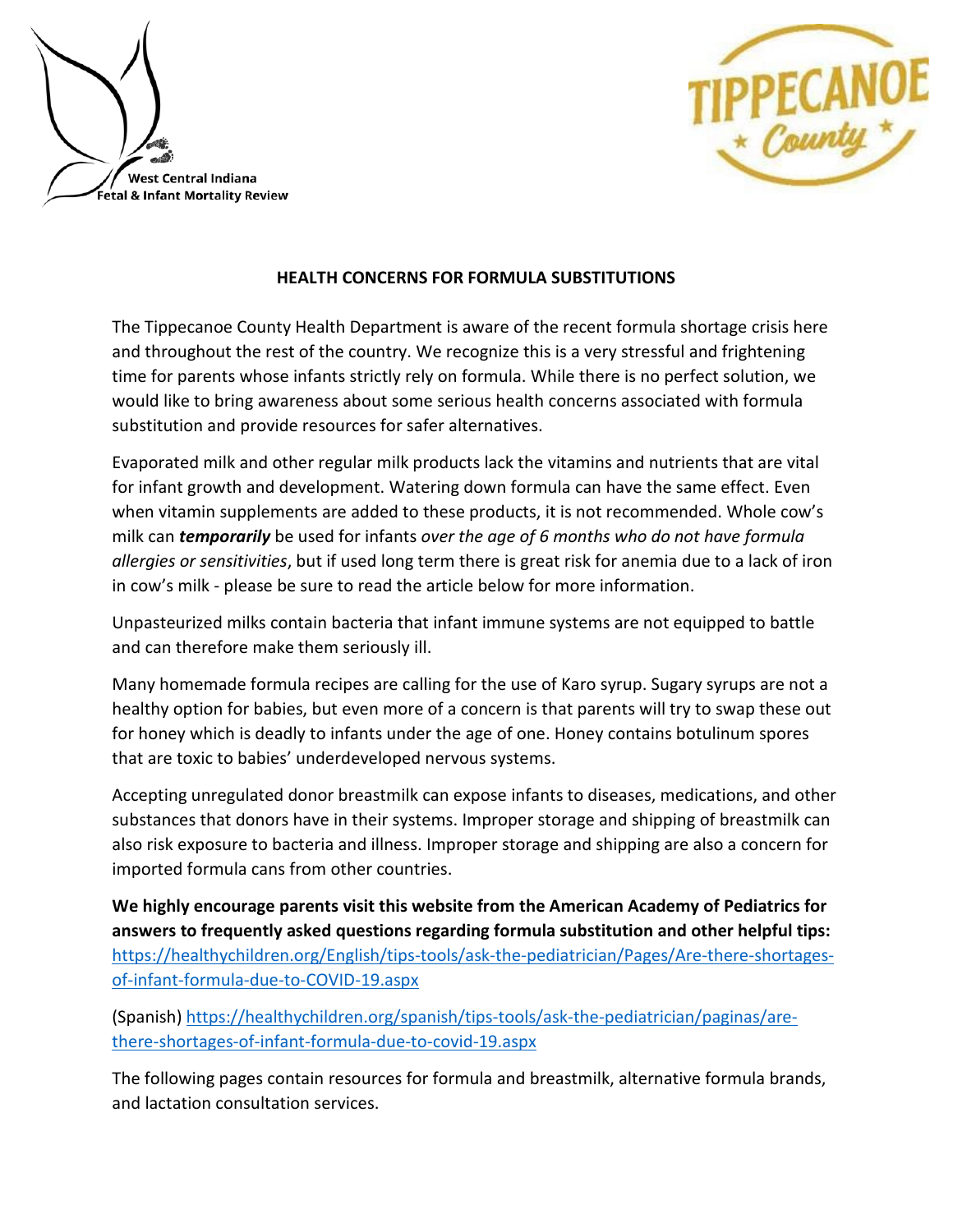## **RESOURCES FOR FORMULA/BREASTMILK**

• **Bauer Family Resources** (No formula onsite, but can assist with formula cost \**for those who qualify*): 330 Fountain St, Lafayette, IN 47902 (765) 742-5046 <https://bauerfamilyresources.org/contact>

• **Matrix Lifecare Center** (Monday – Thursday by appointment only): 938 Mezzanine Dr Suite B, Lafayette, IN 47905 (765) 742-1533 <https://www.matrixcares.org/clothing-room/>

- **The Free Formula Exchange** (Nationwide mutual aid network connecting families who need baby formula to people who have formula to donate. The Health Department only recommends utilization of this tool to find *unopened* cans of formula, as opened cans could pose a health risk for your baby):<https://freeformula.exchange/>
- **The Milk Bank** (Pasteurized donor breast milk, apply online, hardship requests available to assist with cost):<https://www.themilkbank.org/individuals>
	- o Local Donor Milk Express (Call to schedule a pickup time): Franciscan Health Community Education Center 1501 Hartford Street, Lafayette, IN 47904. (765)- 449-5133.
- **Resources/Guidance from the Indiana Department of Health:** <https://www.hhs.gov/formula/index.html> o Available in Spanish at this link:<https://www.hhs.gov/es/formula/index.html>

• **WIC** (must be a WIC client, call or go online to see if you qualify): 324 N 25<sup>th</sup> St. Lafayette, IN 47904 765-420-9999 <https://www.fns.usda.gov/wic/wic-how-apply>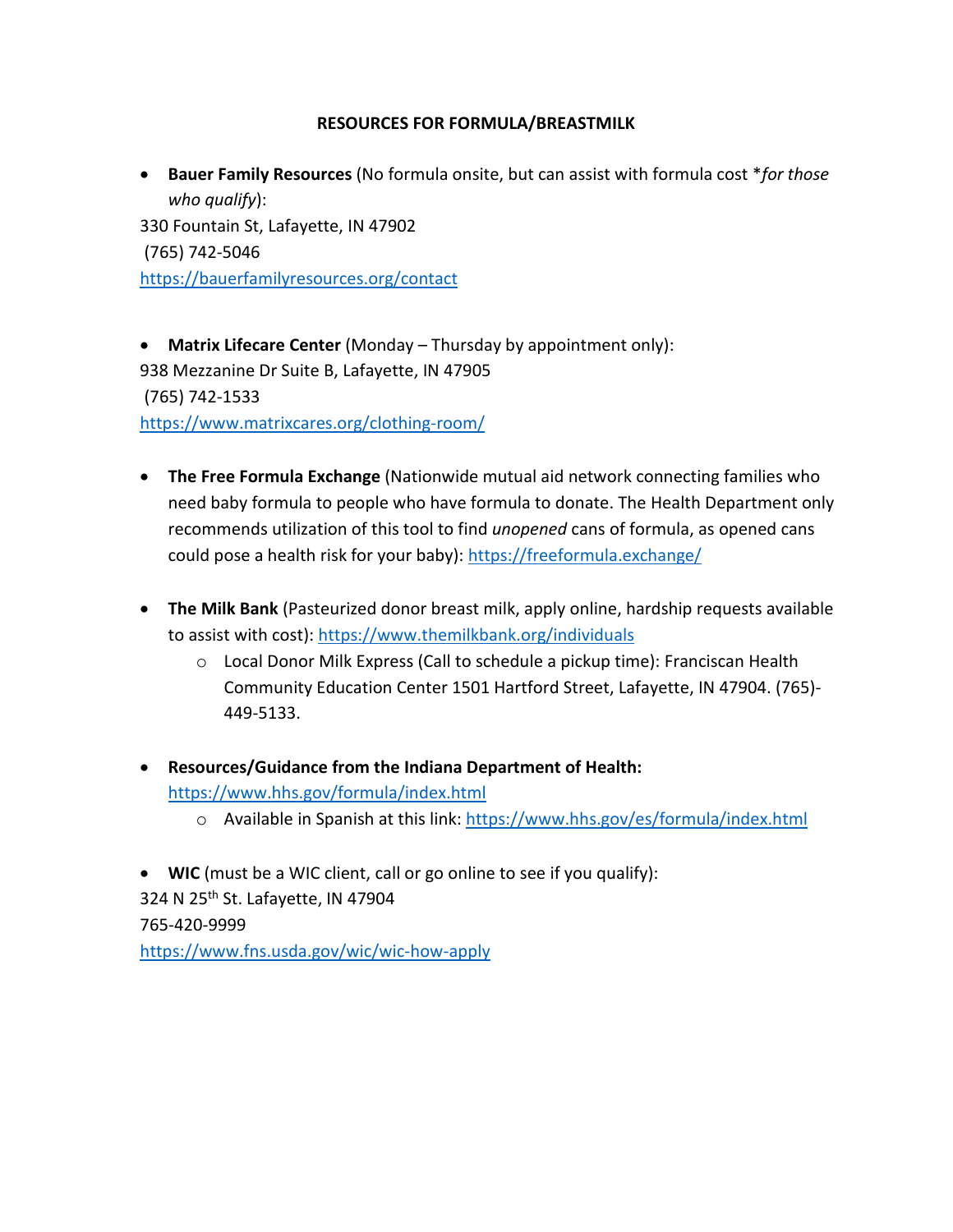## **ALTERNATIVE FORMULA BRANDS**

According to the American Academy of Pediatrics, "For most babies, it is OK to switch to any available formula, including store brands, unless your baby is on a specific extensively hydrolyzed or amino acid-based formula such as Elecare (no store brand exists). Ask your pediatrician about recommended specialty formula alternatives available for your baby." Please keep this in mind and save the specialized formulas for those who need it most.

- **Similac Alternatives** this chart was used during the formula recall to show parents what alternatives could be used for Similac, and can be helpful now if you cannot find your brand. [https://portal.ct.gov/-/media/Departments-and-Agencies/DPH/dph/WIC-](https://portal.ct.gov/-/media/Departments-and-Agencies/DPH/dph/WIC-2018/Abbott-Infant-Formula-Recall/Comparable-Formulas-as-Substitutes-for-Similac-recalled-products-as-of-3-2-22.pdf)[2018/Abbott-Infant-Formula-Recall/Comparable-Formulas-as-Substitutes-for-Similac](https://portal.ct.gov/-/media/Departments-and-Agencies/DPH/dph/WIC-2018/Abbott-Infant-Formula-Recall/Comparable-Formulas-as-Substitutes-for-Similac-recalled-products-as-of-3-2-22.pdf)[recalled-products-as-of-3-2-22.pdf](https://portal.ct.gov/-/media/Departments-and-Agencies/DPH/dph/WIC-2018/Abbott-Infant-Formula-Recall/Comparable-Formulas-as-Substitutes-for-Similac-recalled-products-as-of-3-2-22.pdf)
- **Storebrandformula.com** is a website that helps parents find generic band formulas that are similar to their name brand preference. Use this link to select the specific qualities of your current formula and this site will show you what store brand could be used in its place. If you click on the formula they recommend and select "buy now", you can then put in your zip code and it will tell you where it is available locally or online. Be sure to call and confirm that they have it in stock before driving there. <https://www.storebrandformula.com/baby-formula-finder.aspx>